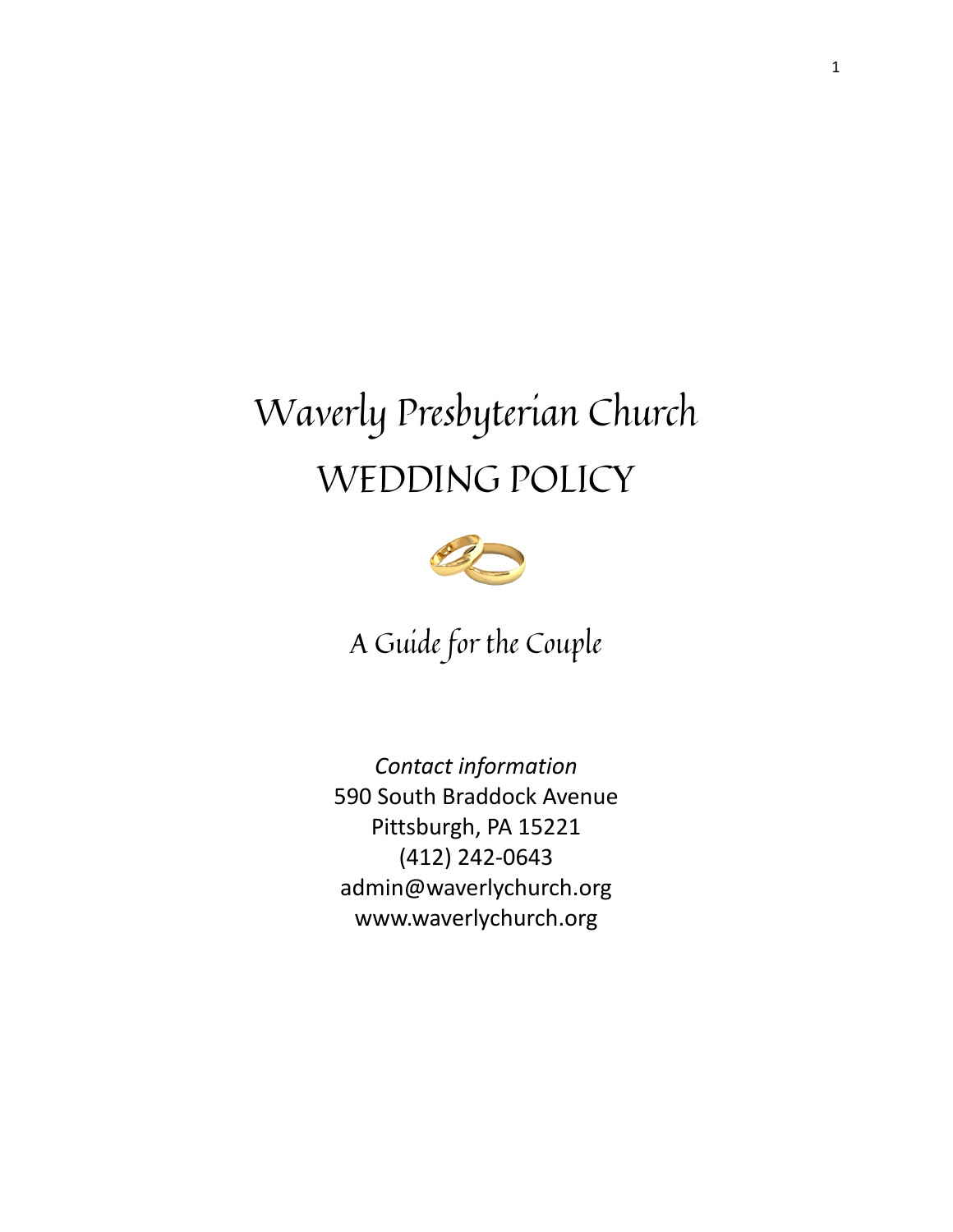#### **INTRODUCTION**

We are pleased that you are considering Waverly Presbyterian Church to share in your wedding. Our goal is to support you in your new life together, to reaffirm the sacred nature of your marriage and to deepen the joy and faith of all who celebrate with you.

We will be working diligently to enable you to experience your wedding as a true spiritual celebration. In so doing, we will take seriously your own personalities and experiences and, at the same time, strive to maintain Christian integrity in traditions that have enriched the marriages of countless generations of people before us.

#### **AUTHORITY AND SCHEDULING**

The minister of the Waverly Presbyterian Church has the final authority concerning your desires and plans for your wedding service.

Your wedding should not be planned to take place during Holy Week (between Palm Sunday and Easter Sunday), Thanksgiving Day, Christmas Eve, Christmas Day, New Year's Eve and New Year's Day as special services occur at these times and staff is limited. Rehearsals should be planned for the day preceding the wedding or at the convenience of the minister and director of music.

Arrangements for an interview for your wedding should be made with the church office and the minister at which time a wedding date and hour may be reserved. The minister will interview you prior to confirming the wedding date and may require pre-nuptial counseling.

Weddings must be approved by the Waverly minister and Session.

#### **FACILITIES AVAILABLE**

The sanctuary seats 250 comfortably. It is not air-conditioned.

On the day of the wedding, there are two rooms available for members of the wedding party for final preparations.

There are two parking lots: the Forbes Avenue parking lot and a smaller lot reached from Briar Cliff Road.

The lounge can also be used for a small reception. It has a limit of 50 people. The social hall can be used for a larger reception. It accommodates 150 people.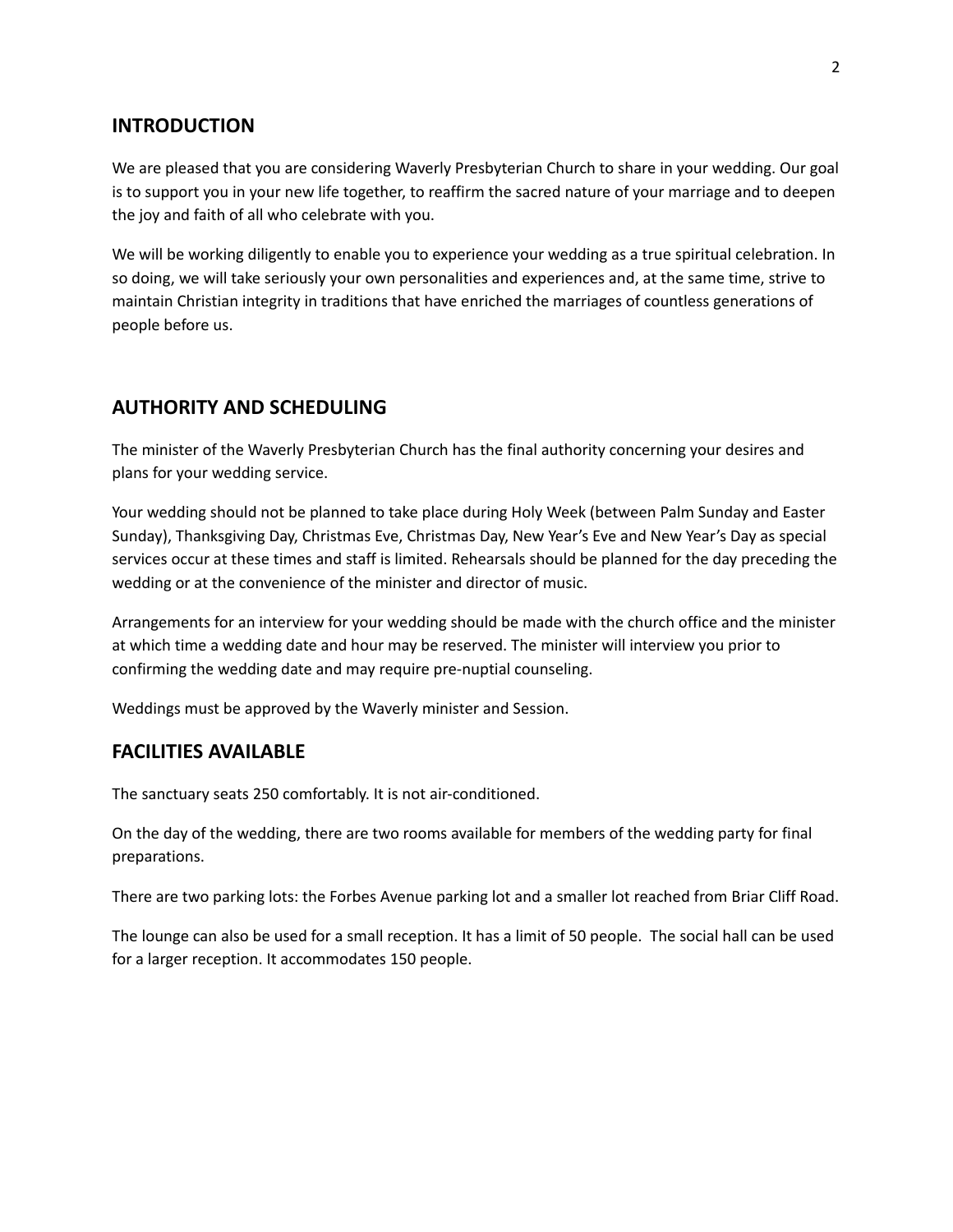#### **CHURCH FEES**

|                                       | <b>Members</b>     | <b>Nonmembers</b> |
|---------------------------------------|--------------------|-------------------|
| Sanctuary                             | No charge          | \$500*            |
| Custodial fee                         | \$100              |                   |
| Lounge (reception)                    | No charge          | \$200             |
| Social hall (reception)               | No charge          | \$400             |
| Organist/pianist                      | \$300 **           | \$300 **          |
| Minister                              |                    | \$400 ***         |
| Coordinator (required)                | goodwill offerings | \$100             |
| Sound Engineer (to use our equipment) | goodwill offering  | \$100             |
|                                       |                    |                   |

\*Nonmember sanctuary fee includes the custodial fee.

\*\*Professional fees may vary by individual.

\*\*\*may be less if couple does counseling elsewhere

At the time of reservation, a nonrefundable deposit of \$150 paid to Waverly Presbyterian Church is due for all nonmember weddings. This deposit is applied to the total facility fees.

The minister and organist/pianist are paid directly. The facility fees are paid to the church.

All church fees must be paid on or before the time of the rehearsal.

## **WEDDING COORDINATOR**

Waverly Presbyterian Church is blessed to have a wedding coordinator who is willing to assist you in making your wedding ceremony memorable. This person's role should not be confused with that of a professional wedding consultant. The coordinator's job encompasses all the activities surrounding the wedding that take place on the premises of the church. Once your wedding date has been reserved and approved by Session, the wedding coordinator will send you a form used to gather some preliminary information and details about you and your ceremony plans. The completion of this form sets the stage for effective communication between you and the wedding coordinator.

## **OFFICIATING CLERGY**

The clergyperson charged with the responsibility of performing a marriage ceremony probably will require several meetings to counsel with you before the marriage. It is the hope of the faith community that your wedding will be a sacred one, abiding forever. Marriage is a sacrament and not to be taken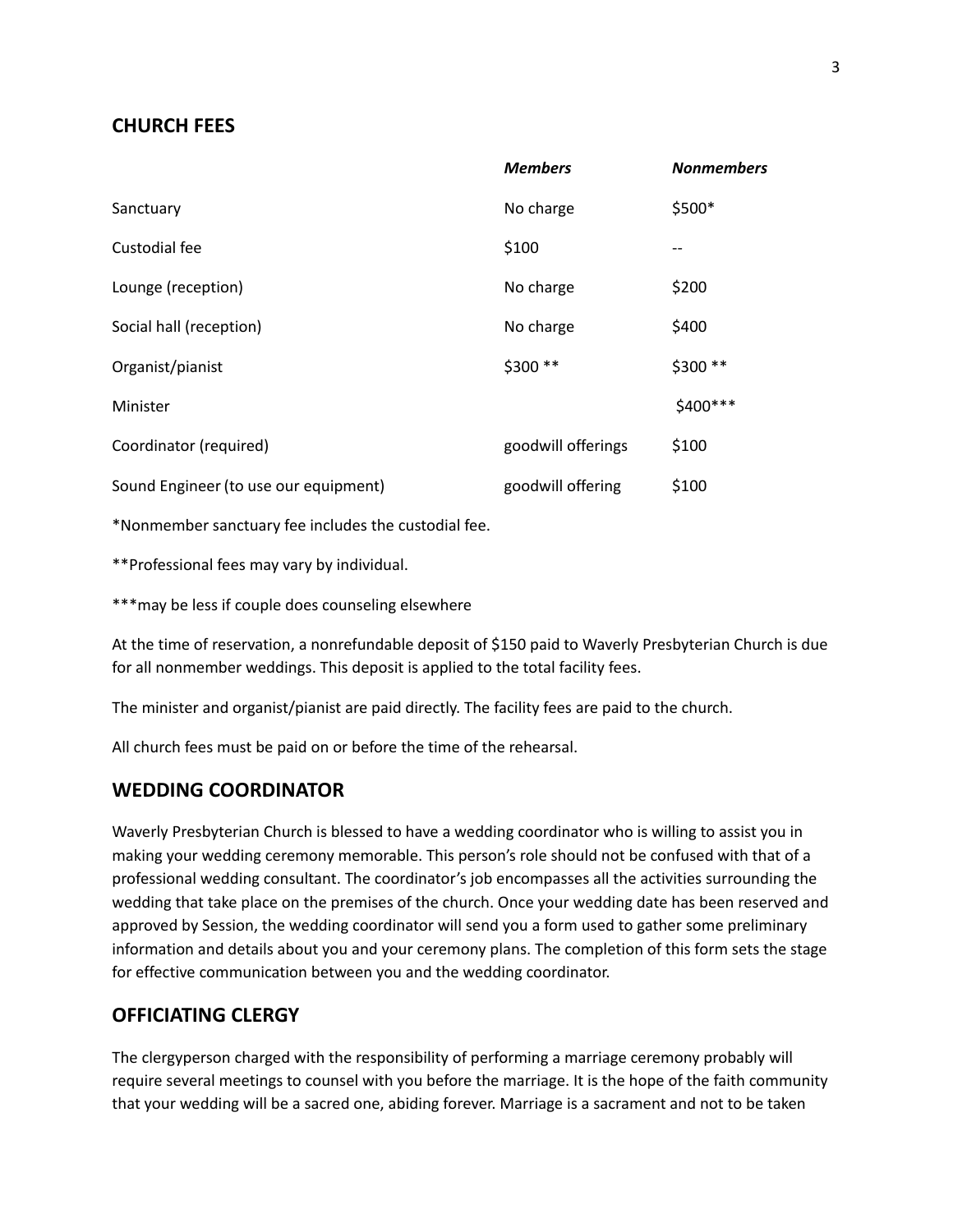lightly nor entered into unadvisedly. The minister will carefully go through the service and vows and help with any questions you may have.

If you desire to have another clergyperson participate in the service, there is a certain protocol that should be observed. The host minister will contact the guest minister and issue the invitation. The couple should compensate each minister who participates in the worship service.

# **MUSIC**

The wedding is a service of worship in which a couple comes to unite in the eyes of God and in the company of those dearest to them. The music for your wedding should reflect this profound joy. Our musicians are familiar with a wide variety of music and will be happy to assist you in finding music which reflects your preferences yet upholds the integrity of the worship service.

The sanctuary has a piano and keyboard available. Special permission and training are required to use the pipe organ.

If you wish to have an outside musician participate in the service, please let the host minister know. As is the case of visiting clergy, the host minister decides on issuing an invitation.

The sound system must be operated by a church representative or someone trained and cleared by the church sound team.

# **DECORATIONS AND CUSTOMS**

All decorations and floral arrangements should be in keeping with the church and its decor. No nails, thumbtacks or tape should be used on the church furniture or walls. The florist should contact the wedding coordinator to set up a delivery time and make sure the flowers are clearly marked with the name or title of the person to hold or wear them. If you wish to use unity candles and tapers, you should obtain them. The use of an aisle runner (crash) is not permitted.

The church does not permit natural or artificial flower petals in the sanctuary.

The church prohibits the throwing of rice, birdseed, confetti and other items as well as the release of balloons and birds. Blowing bubbles outside is acceptable. It is up to the wedding party to distribute any bubbles.

## **PHOTOGRAPHERS/VIDEOGRAPHERS**

Cameras with flash attachments will not be permitted once the ceremony has commenced. The wedding party may return to the chancel area for photographs for up to a half hour after the ceremony and receiving line. Video equipment is permitted but must not be a distraction during the ceremony.

Photographers and videographers must be unobtrusive and respectful of the sacredness of the ceremony and place.